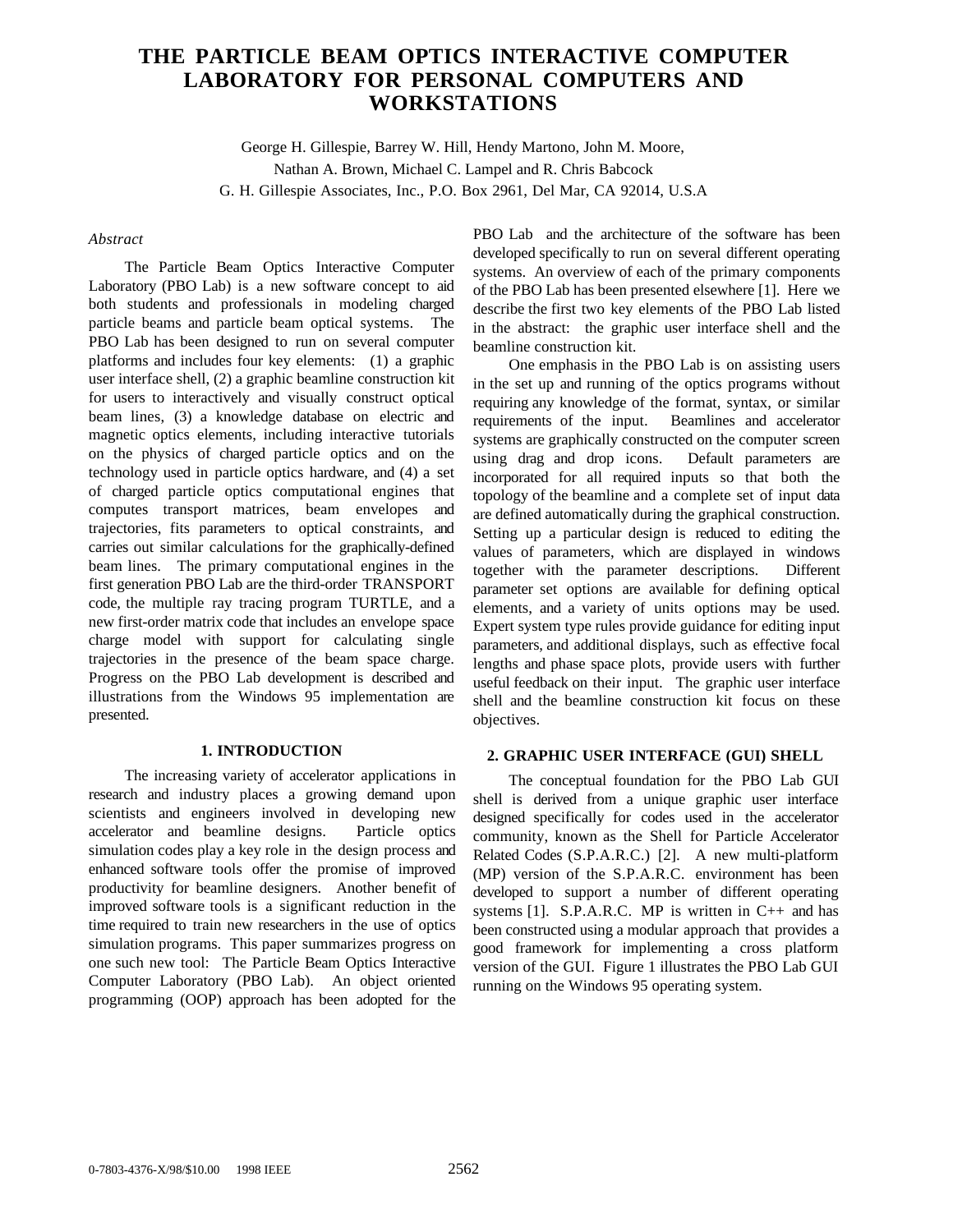| Palette Bar                                                                                                |                                                                 | Menu Bar           |                                   |        |                    | Document Window |           |
|------------------------------------------------------------------------------------------------------------|-----------------------------------------------------------------|--------------------|-----------------------------------|--------|--------------------|-----------------|-----------|
| N<br>EOK<br>Transport - 1.4 GeV storage ring arc<br>View Commands Trajectories<br>Preferences Help<br>File |                                                                 |                    |                                   |        |                    |                 |           |
| Hide                                                                                                       | <b>Global Parameters</b>                                        | Value              | Units                             | Limits | 88                 |                 |           |
|                                                                                                            | Particle Charge<br> s                                           | 1.0000             | $\overline{\mathbf{r}}$           | 1.0000 | 93,0000            |                 | Global    |
| 多彩<br>Beam                                                                                                 | Particle Mass<br> s                                             | 0.5110             | F<br>MeV                          | 0.5110 | 2.2170e+005        |                 | Parameter |
|                                                                                                            | s <br><b>Beam Energy</b>                                        | 1400.0000          | $\blacksquare$<br>MeV             | 0.0010 | 1.0000e+010        |                 | Pane      |
| Drift                                                                                                      | $\lceil s \rceil$<br><b>Beam Current</b>                        | 0.0000             | $\overline{\phantom{a}}$<br>mAmp  | 0.0000 | $le-007$           |                 |           |
| ę.                                                                                                         | $\vert$ s<br>Frequency                                          | 425.0000           | $\blacksquare$<br>MH <sub>a</sub> | 3.0000 | 3.0000e+004        |                 | Work      |
| Quad                                                                                                       | $\sqrt{s}$<br>Number Of Rays                                    | 1000.0000          |                                   | 1.0000 | 1.0000e+004        | ⋖               | Space     |
| WW                                                                                                         | Apertures                                                       | None               | $\overline{\phantom{a}}$          |        |                    |                 | Pane      |
| Salenoid                                                                                                   |                                                                 |                    |                                   |        |                    |                 |           |
| S-Bend                                                                                                     |                                                                 |                    |                                   |        |                    |                 |           |
|                                                                                                            | ż.                                                              | Ø.                 |                                   |        |                    |                 | Model     |
| <b>R</b> -Bend                                                                                             | $\frac{\partial^2}{\partial x^2}$<br>羉<br>Quad<br>Drift<br>Beam | 飍<br>Quad<br>Drift | Sector Bend<br>Drift              | Drift  | M<br>Quad<br>Drift | Quad<br>Drift   | Space     |
|                                                                                                            |                                                                 |                    |                                   |        |                    |                 | Pane      |
| Bend                                                                                                       | $\overline{ }$                                                  |                    |                                   |        |                    |                 |           |
|                                                                                                            |                                                                 |                    |                                   |        |                    |                 |           |

Figure 1. Example of the PBO Lab graphic user interface for TRANSPORT using S.P.A.R.C. MP.

Parameter values are edited using Data Tables in the Global Parameter Pane or in Piece Windows for individual beamline components. A Piece Window is accessed by "double clicking" on the icon of the desired beamline component. Figure 2 illustrates a Piece Window for the Quad element of TRANSPORT [3] or TURTLE [4]. The PBO Lab Piece Windows have several features that assist users in editing input data.



Figure 2. Example of PBO Lab Piece Window for editing parameters of a magnetic quadrupole element.